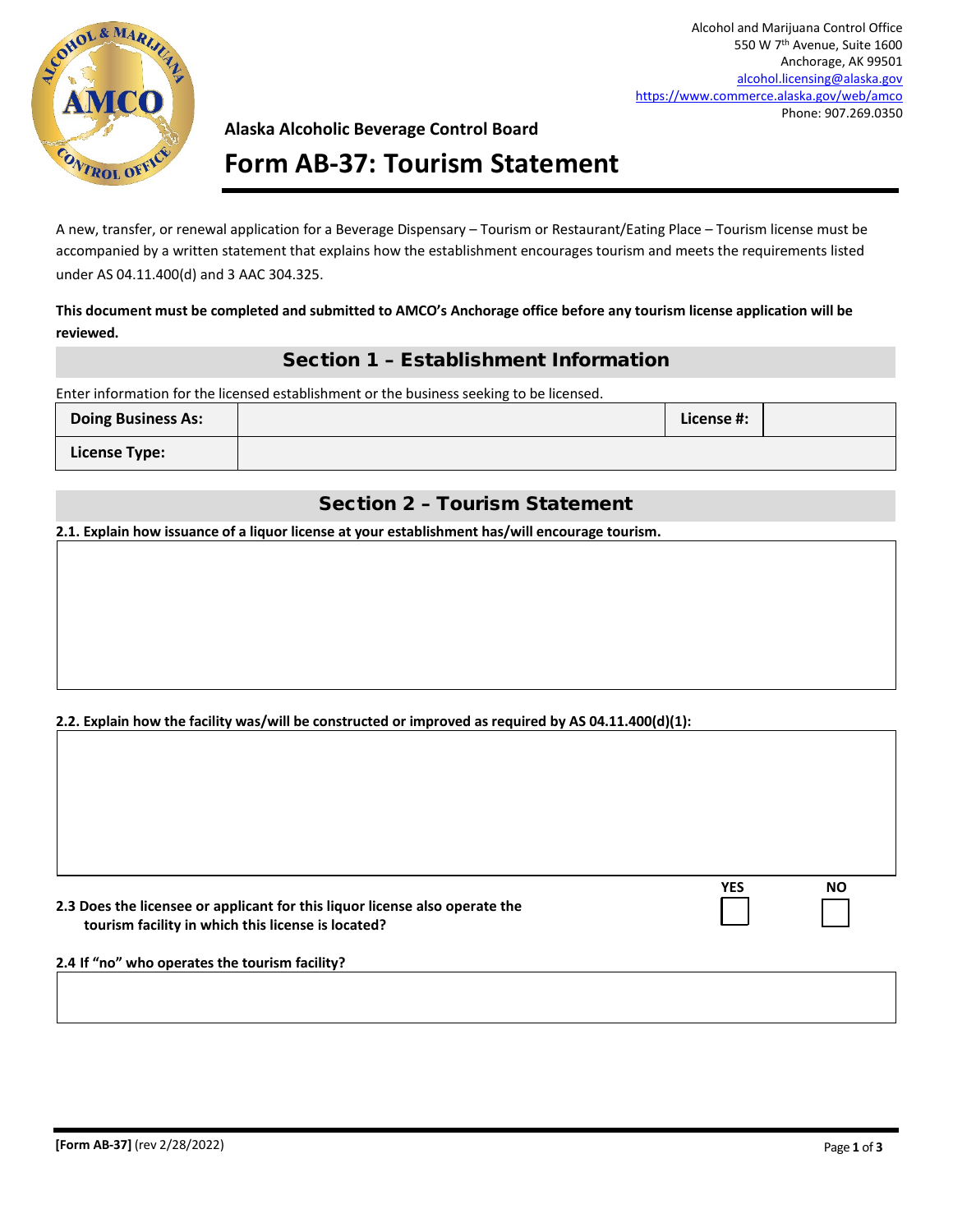

Alcohol and Marijuana Control Office 550 W 7th Avenue, Suite 1600 Anchorage, AK 99501 [alcohol.licensing@alaska.gov](mailto:alcohol.licensing@alaska.gov) <https://www.commerce.alaska.gov/web/amco> Phone: 907.269.0350

**YES NO**

**Alaska Alcoholic Beverage Control Board**

# **Form AB-37: Tourism Statement**

**If "yes" answer the following questions:**

**How many rooms are available?**

**How many of the available rooms (if any) have kitchen facilities (defined as: a separate sink for food preparation along with refrigeration and cooking appliance devices, including a microwave)?** 

| Do you stock or plan to stock alcoholic beverages in guest rooms? | <b>YES</b> | <b>NO</b> |
|-------------------------------------------------------------------|------------|-----------|
| If "no" is your facility located within an airport terminal?      | YES        | <b>NO</b> |

**2.6 If your establishment includes a dining facility, please describe that facility. If it does not please write "none".** 

**2.7 If additional amenities are available to your guests through your establishment (eg: guided tours or trips, rental equipment for guests, other activities that attract tourists), please describe them. If they are not offered, please write "none".**